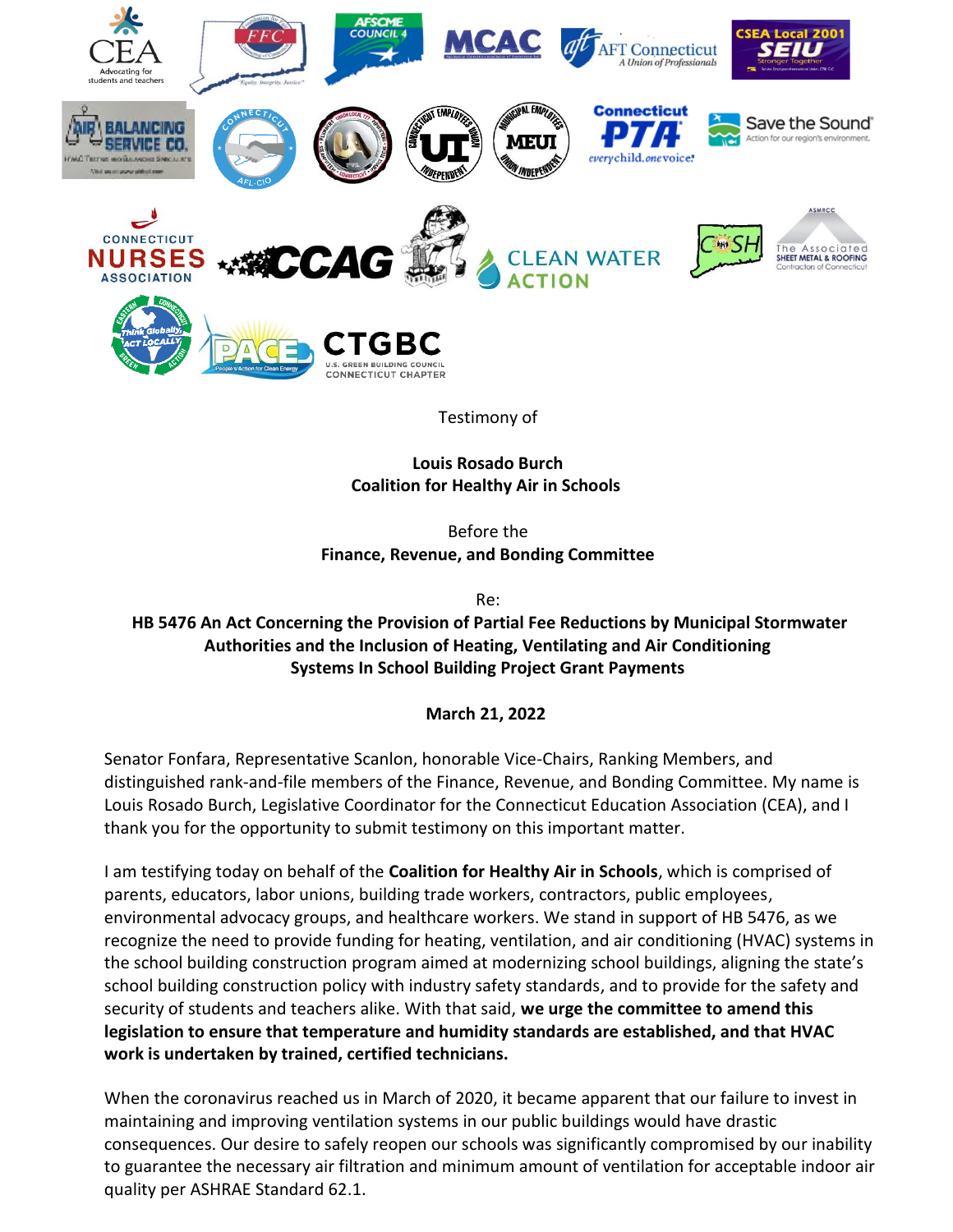We know that indoor air quality can have adverse impacts on student's health and that indoor air temperatures can have a profound impact on their ability to learn. In Connecticut, **68%** of schools have reported indoor air quality issues.<sup>1</sup> This contributes to higher rates of respiratory health impacts and school absenteeism among Connecticut students, when compared to the national average. In fact, in a recent study by the Asthma and Allergy Foundation of America (AAFA), Hartford, CT ranked as the  $7<sup>th</sup>$  worst city in the nation with respect to asthma and allergy sufferers, while New Haven, CT ranks as the 9<sup>th</sup> worst in the nation.<sup>2</sup> The prevalence of asthma in children in Connecticut is above the national rate, and this affects roughly 3 out of 20 of Connecticut's school-age children.<sup>3</sup> Further, when a classroom is too hot, it can create "heat stress" for students and teachers, which can have adverse impacts on student achievement and exacerbate existing health concerns.<sup>4</sup>

Our coalition members rejoiced when they learned Governor Lamont's budget adjustments included \$90 million for improving indoor air quality. This funding is an important first step, but there is still much work to be done to adequately address the spectrum of indoor air quality issues plaguing our schools. **Legislative action is needed in order to:**

- 1. Set minimum indoor air quality, temperature, and humidity standards,
- 2. Establish monitoring and reporting requirements,
- 3. Guarantee HVAC work is undertaken by trained, certified technicians, and
- 4. Ensure a sustained long-term funding mechanism to fund necessary HVAC system installations, repairs, and upgrades moving forward.

Our coalition appreciates the time and attention committee members have already committed to this important issue in recent years. We wish to highlight that the Committee on Labor and Public Employees has also introduced a bill (SB 423) to address IAQ issues and establish health-protective standards*,* and the Finance Committee has also introduced measures to fund important HVAC system upgrades using school construction bond monies. **Given the commitment of so many legislators to address this issue, we ask members of this committee to support these efforts by creating a sustainable funding stream to support school HVAC repairs over time.**

In order to consistently maintain air quality standards required under ASHRAE standard 62, periodic HVAC system assessments are needed at least once every three years, if not more frequently. These assessments should be conducted by HVAC technicians certified by a body accredited by the American National Standards Institute (ANSI). To accomplish this in a sustained and meaningful way, a dedicated funding stream will be needed to support necessary HVAC repairs and replacement. Clear protocols are needed to provide oversight and ensure that school HVAC repairs are being performed by qualified licensed HVAC contractors and certified technicians. Additionally, we need specific standards to establish what acceptable indoor air quality and indoor air temperatures are for our children. Benchmarks are needed to evaluate the performance of HVAC systems so that old systems can be replaced as needed. This effort must not simply be about repairing aging, outdated HVAC systems. School districts must be equipped with the resources and standards needed to replace those systems where appropriate, using state of the art, high-efficiency HVAC and air filtration systems.

CEA recognizes the need to provide adequate funding for the continual improvement of school and classroom infrastructure, as well as the need to address health emergencies as they emerge. To this end, we feel strongly that addressing indoor air quality in our schools is a critical component for promoting safe, healthy learning environments for all. The undersigned organizations therefore support HB 5476 and commend committee members for including HVAC in the school construction bonding program. This is a wise and timely proposal that will enable schools to install, repair, and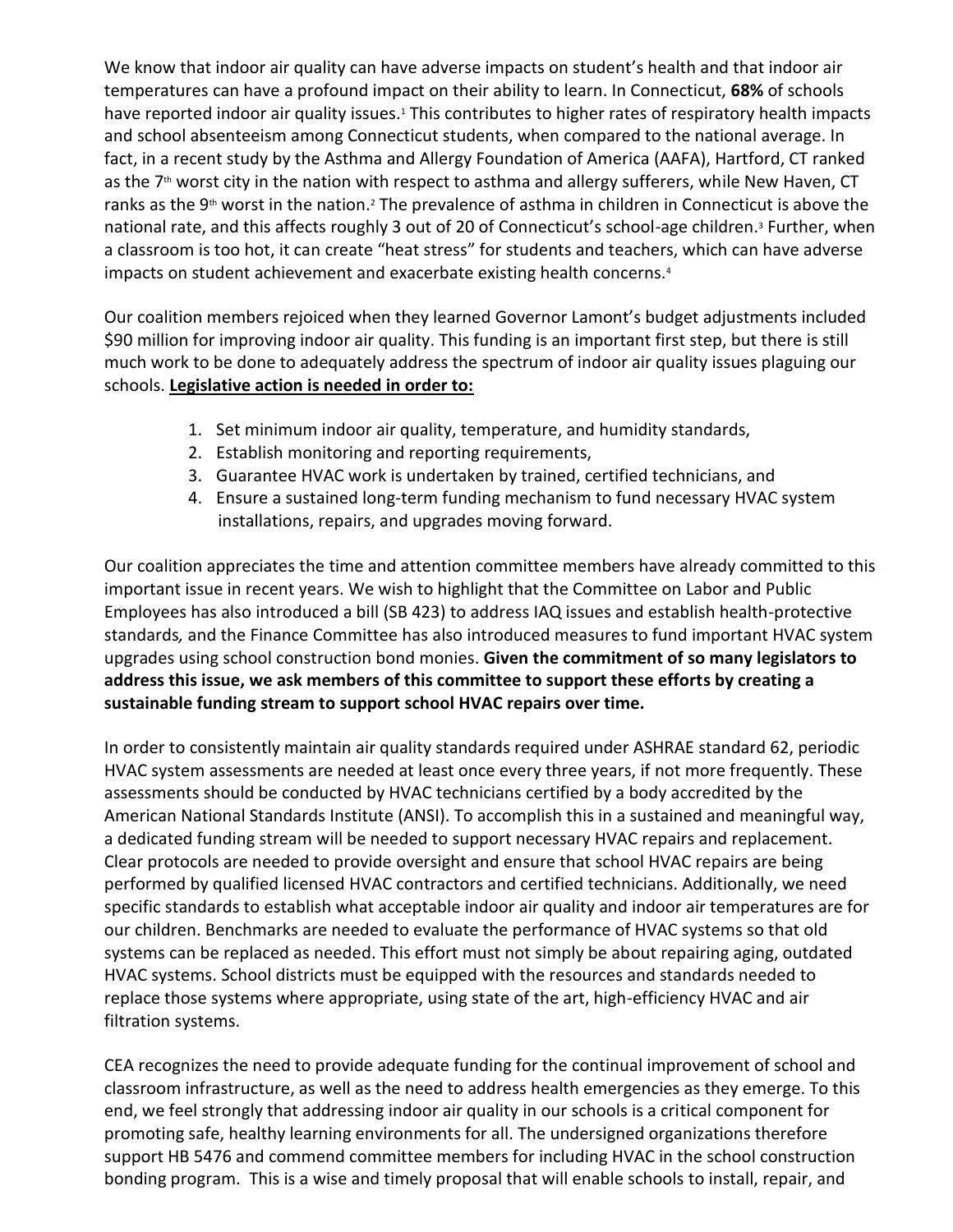update HVAC systems as they do roofs. Afterall, the air our children breath is as important as having a roof over their heads.

However, to truly address the problem of indoor air in our schools, we urge committee members to accompany this program expansion with temperature and humidity standards, and assurances that HVAC work is undertaken by trained, certified technicians. To this end, we have attached for your consideration a draft of legislation developed by our coalition to include these key pieces as well as other important reporting and oversight considerations.

Thank you in advance for your attention and your support for this important issue. We look forward to working with the committee to advance this legislation moving forward.

Respectfully Submitted.

Kate Dias, President Connecticut Education Association

Jan Hochadel, President American Federation of Teachers

Ed Hawthorne, President CT AFL-CIO

Michael Thomas Mauro, Sr., President Air Balancing Service Co.

Kimberly Glassman, Director Foundation for Fair Contracting of Connecticut

Jody Barr, Executive Director Council 4 AFSCME

Michael C. Fitts, Executive Director. ConnectiCOSH

Michael Rosario, Business Manager United Association of Plumbers and Pipefitters Local 777 CT

Travis Woodward, President CSEA SEIU Local 2001

Michael Thompson, Executive Director Associated Sheet Metal & Roofing Contractors of CT

Carl Chisem, President Connecticut Employees Union Independent and Municipal Employees Union Independent

Kristen Abrahamson Executive Vice President Mechanical Contractors Association of CT

Kim Sandor, Executive Director Connecticut Nurses Association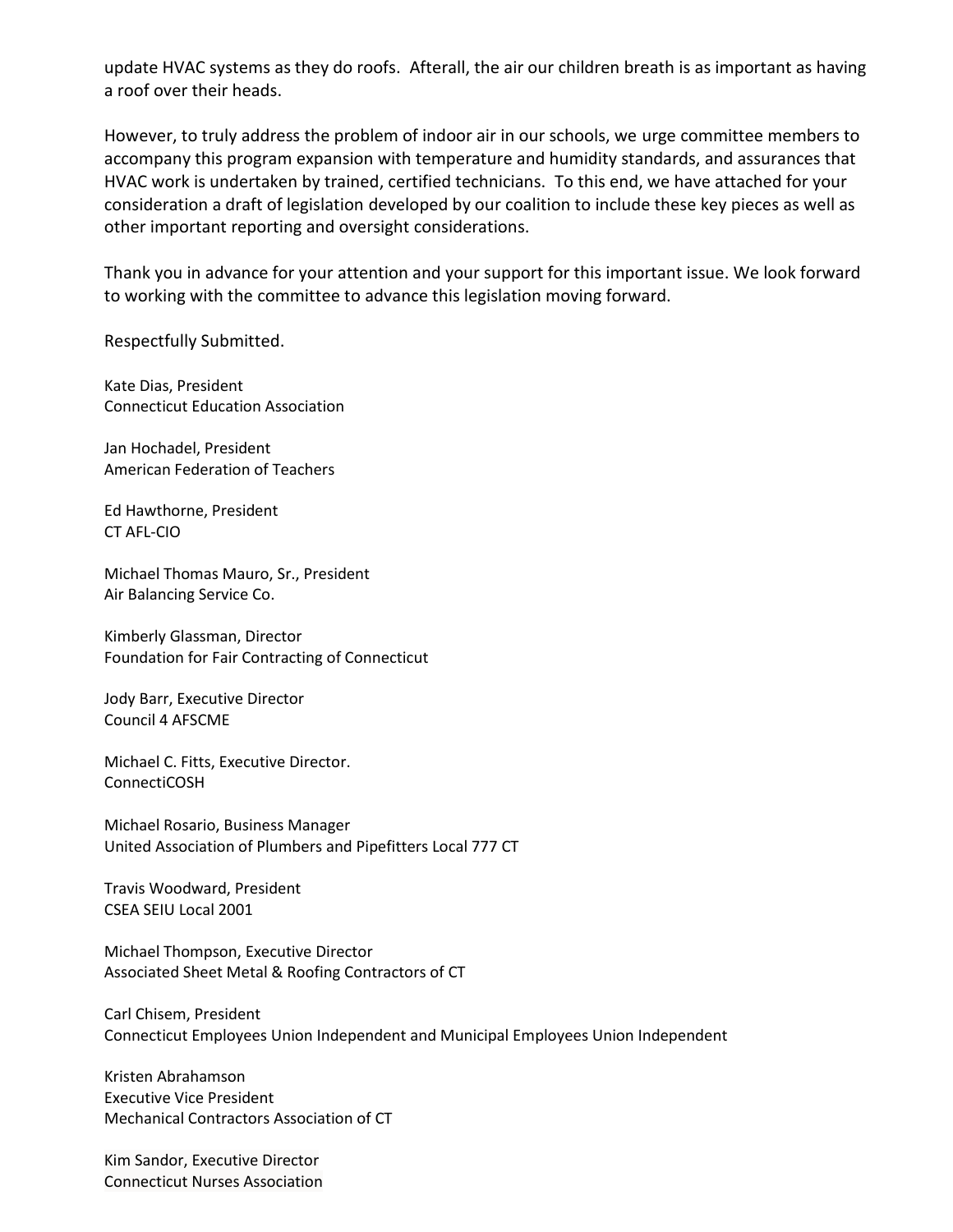Anne Hulick, State Director Clean Water Action Connecticut

Alex Rodriguez, Climate Advocate Save the Sound

Sharon Lewis, Executive Director Connecticut Coalition for Environmental Justice

Peter Millman, Coordinator Eastern CT Green Action People's Action for Clean Energy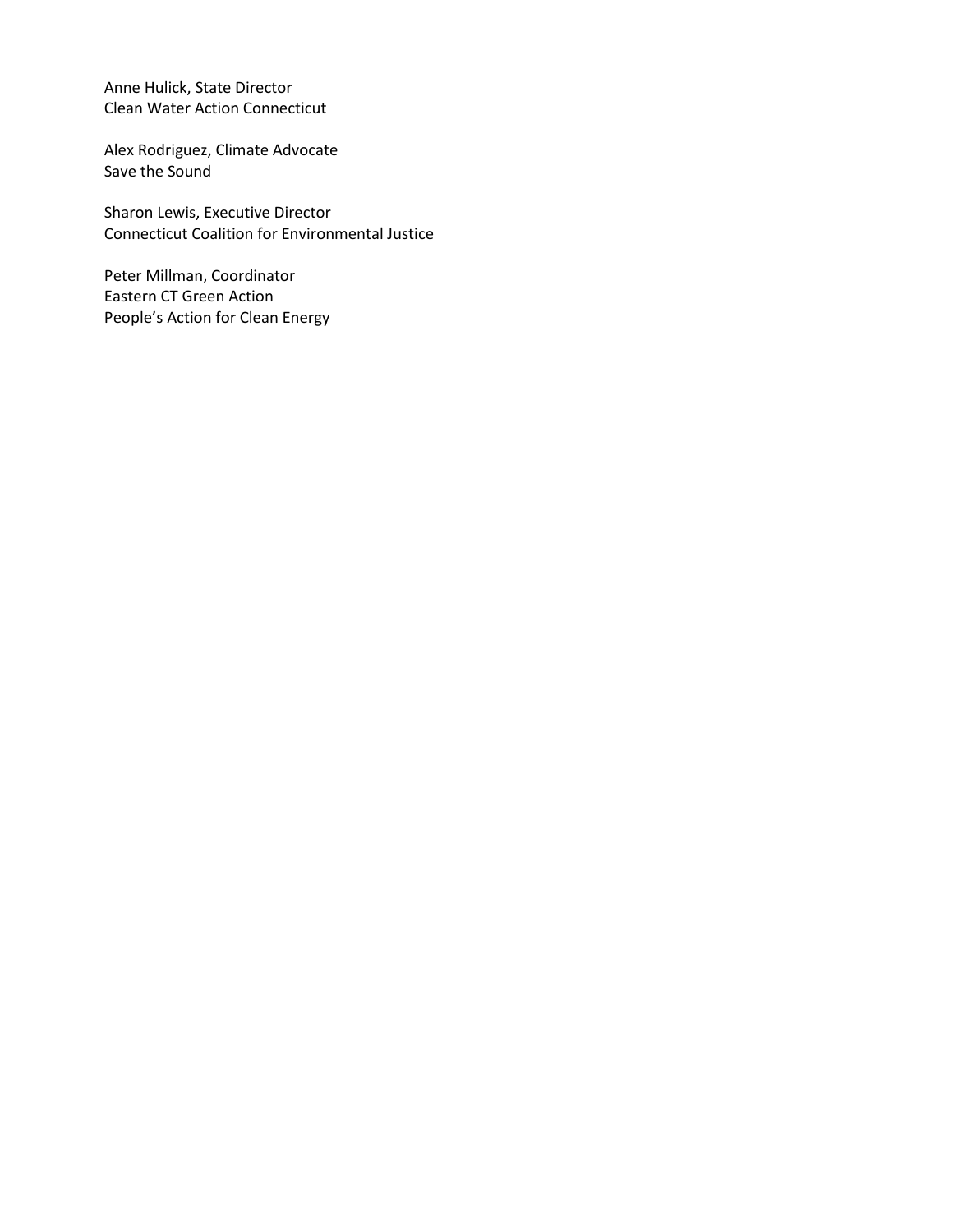## **Coalition for Healthy Air in Schools Draft Bill Proposal: An Act Improving Indoor-Air Quality in Public School Classrooms**

#### **Section. 1.** (Effective upon passage) **Section 31-367 of the general statutes is repealed and the following is substituted in lieu thereof:**

(a) "Commissioner" means the Labor Commissioner or his the commissioner's designated agent;

(b) "Commission" means the Occupational Safety and Health Review Commission established under this chapter;

(c) "Person" means one or more individuals, partnerships, associations, corporations, limited liability companies, business trusts, legal representatives or any organized group of persons;

(d) "Employer" means the state and any political subdivision thereof;

(e) "Employee" means any person engaged in service to an employer in a business of his employer;

(f) "Occupational safety and health standard" means a standard which requires conditions, or the adoption or use of one or more practices, means, methods, operations, or processes, reasonably necessary or appropriate to provide safe or healthful employment in places of employment;

(g) "Trade secret" means any confidential formula, pattern, device or compilation of information, known only to the employer and those employees in whom it is necessary to confide it, which is used in the employer's business and gives him an opportunity to obtain an advantage over competitors who do not know or use it.

(h) "Local or regional boards of education" means local and regional boards of education as used in Title 10 of general statutes and shall also include regional educational service centers and state charter schools.

(i) "School facilities" means any permanent building or portable building or structure or commercial space owned, rented, operated, or leased by boards of education and charters, including donated space, used as a classroom or daycare or any other space for education services including, but not limited to, classrooms, cafeterias, staff lounges, staff offices, auditoriums, gymnasiums, or libraries.

(j) "HVAC system" means the equipment, distribution network and terminals that provide, either collectively or individually, heating, ventilation, or air conditioning to a building.

(k) "School activity hours" means any time of day in which students or school personnel occupy school facilities throughout the year.

(l) "ASHRAE Standard 62" means the most recent American National Standards Institute/American Society of Heating, Refrigerating and Air-conditioning Engineers Standard 62.1 entitled "ventilation for acceptable indoor air quality."

(m) "Indoor-air quality" means the overall potential health factors within a school facility, including air quality, mold levels, and other potentially harmful toxins.

(n) "Routine indoor-air monitoring program" means testing procedures, testing protocols, and testing frequency to ensure that indoor-air quality and the maintenance and operation of HVAC systems are in accordance with Standard 62.

(o) "Public-school temperature range" means a temperature from  $68 \cdot F$  to  $76 \cdot F$ .

(p) "Public-school relative humidity range" means relative humidity levels within 20 to 60 percent.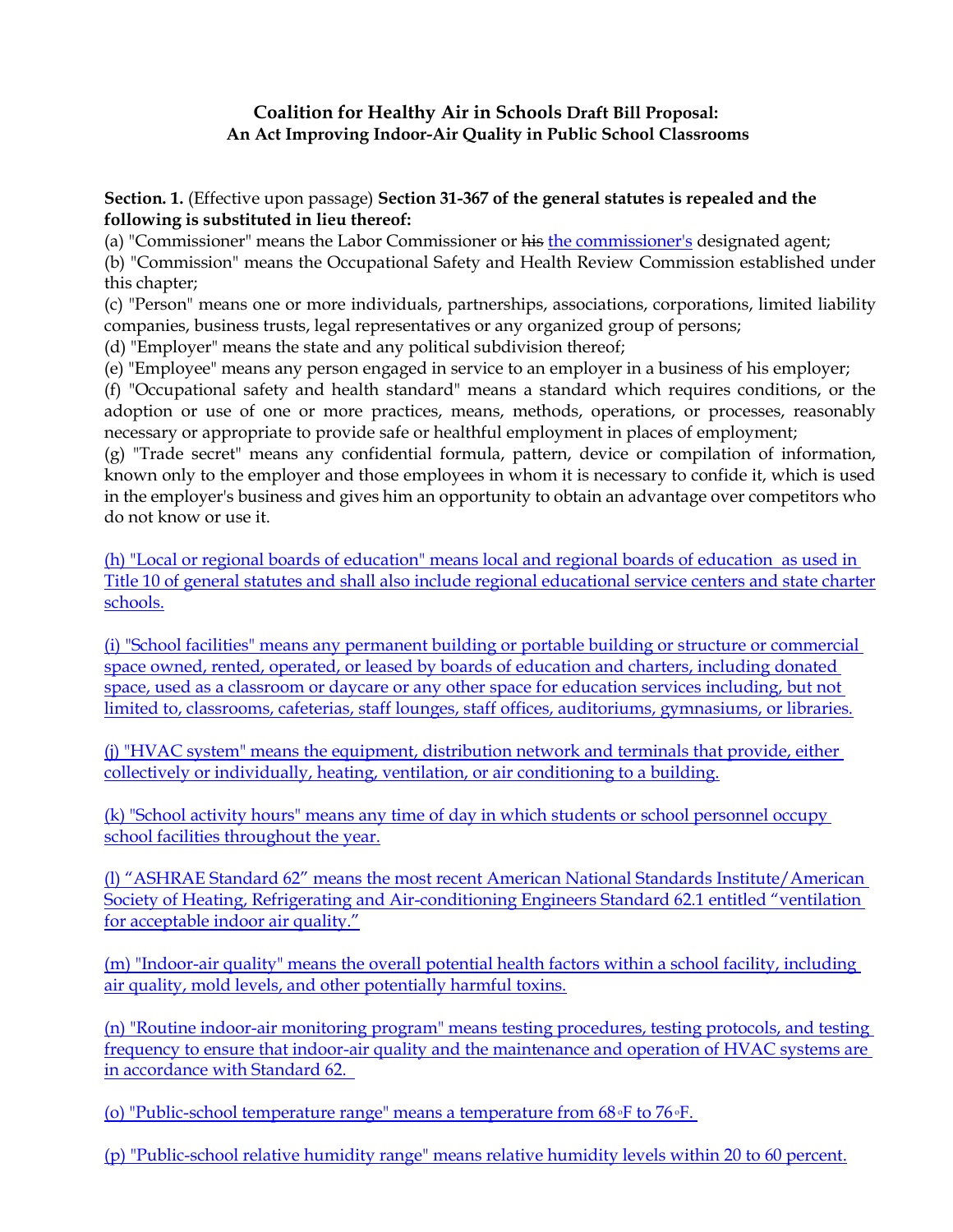(q) "Properly licensed HVAC contractor" means a contractor that is licensed in accordance with Title 20 - Chapter 393 of the Connecticut State Statutes.

(r) "Properly certified testing, adjusting, and balancing technician" means a technician certified to perform testing, adjusting, and balancing of HVAC systems by the Associated Air Balance Council (AABC), National Environmental Balancing Bureau (NEBB), or the Testing, Adjusting and Balancing Bureau (TAB), or individuals trained under the supervision of a TAB certified technician, or a person certified to perform ventilation assessments of heating, ventilation and air conditioning system through a certification body accredited by the American National Standards Institute."

(s) "Skilled and trained construction workforce" means a workforce, managed in conformance with the Davis-Bacon Act of 1931 (Public Law 107-217, 40 U.S.C. § 3145 et seq.), in which at least 60% of the workers are graduates of or registered in and attending an apprenticeship program registered with the Connecticut Department of Labor Office of Apprenticeship Training.

## **Section 2. (NEW) (**Effective July 1, 2022**)** *Temperature and Relative Humidity Standards and Air Quality Monitoring in Public Schools.*

(a) On or before August 15, 2022, the Department of Labor shall, in accordance with the definitions in Section 1 (a)(12) and Section 1 (a)(13), establish: (1) a mandatory public-school temperature range of sixty-eight degrees to seventy-six degrees Fahrenheit and (2) a mandatory public-school relative humidity range of twenty to sixty percent. The temperature and relative humidity readings for public-school facilities must be taken in a location or locations that are illustrative of the highest and lowest temperature and relative humidity in the school facility during school activity hours.

(b) (1) On or before June 30, 2023, the Commissioner of the Department of Labor, in consultation with the Commissioner of the Department of Education and the Secretary of the Office of Policy and Management, or their designees, shall establish a routine school indoor-air quality assessment and ventilation monitoring program that is consistent with the minimum requirements of ASHRAE Standard 62 and the provisions of this section, for use by local and regional boards of education and post the requirements of such program on its website.

(2) The routine indoor-air quality assessment and ventilation monitoring program established in subparagraph (1) of this subsection shall require any ventilation assessment be performed by a certified Testing, Adjusting, and Balancing (TAB) technician or a mechanical engineer. The ventilation assessment shall verify whether the existing mechanical ventilation system is operating in accordance with design parameters, meets the requirements of the Department of Labor, and follows the recommendations of the American Society of Heating, Refrigerating and Air-Conditioning Engineers for ventilation needs during the 2020 coronavirus disease pandemic. The ventilation assessment for a heating, ventilation and air conditioning system shall include:

(A) Testing for maximum filter efficiency;

- (B) Physical measurements of outside air rate;
- (C) Verification of operation of ventilation components;
- (D) Measurement of all air distribution inlets and outlets;
- (E) Verification of unit operation and that required maintenance has been in accordance with
- ASHRAE Standard 62.1 2019 Section 8 and Table 8 1 performed;
- (F) Verification of control sequences;
- (G) Verification of carbon dioxide sensors;
- (H) Collection of field data for the installation of mechanical ventilation if none exist.

(3) The indoor air quality and ventilation assessment shall result in a written report reviewed by a mechanical engineer and shall include appropriate corrective actions needed for the mechanical ventilation system or the heating, ventilation and air conditioning infrastructure, including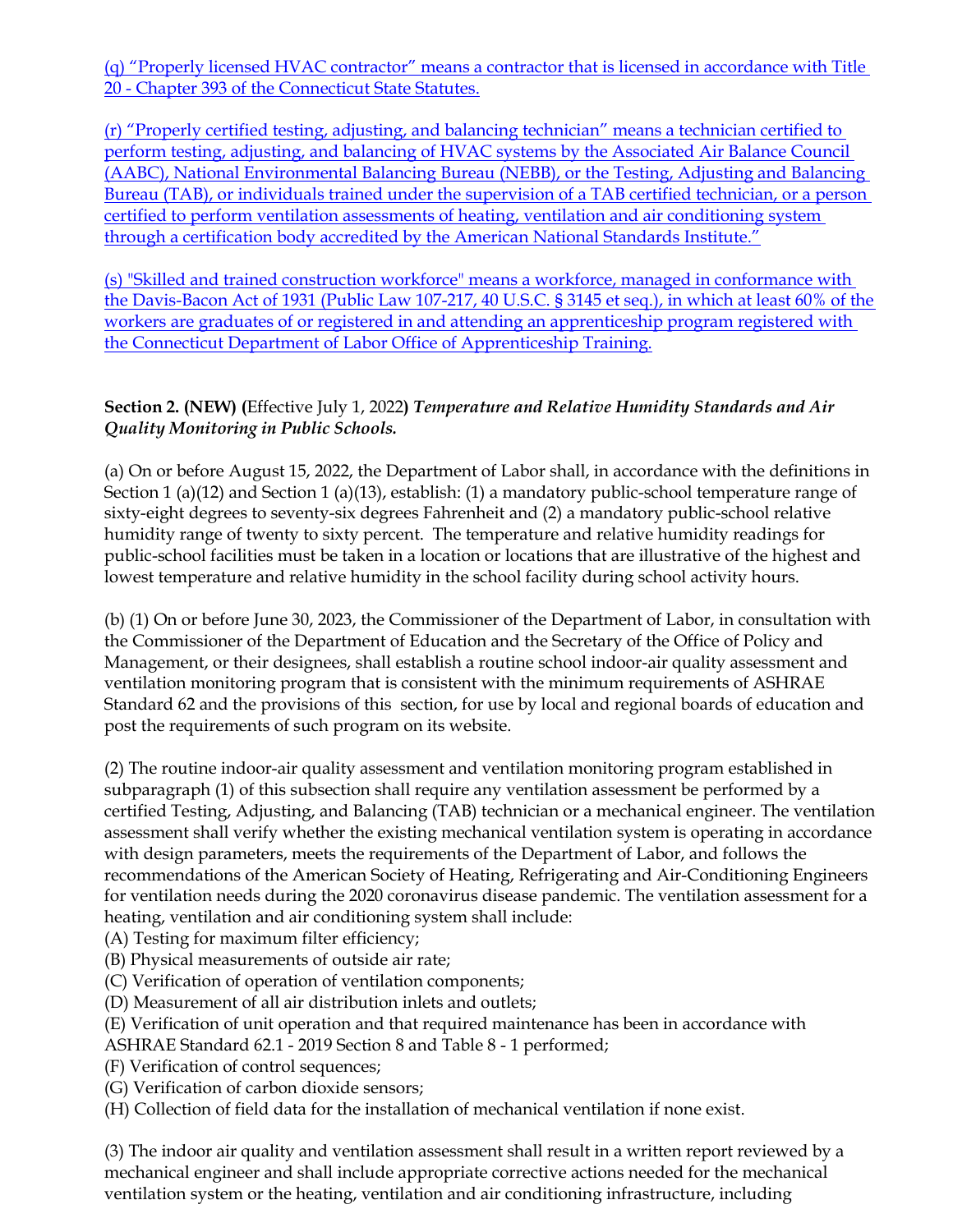installation of appropriate filters, installation of carbon dioxide sensors and additional maintenance, repairs, upgrades or replacement.

(4) On or before July 1, 2024, and every three years thereafter, each local and regional board of education shall conduct an indoor-air quality and ventilation assessment in a manner consistent with the Department of Labor's routine school indoor-air quality assessment and ventilation monitoring program established in this section. The written assessment report shall be made available for public inspection, posted on the local or regional board of education's website, and submitted to the Department of Labor.

(5) The department of labor shall require all local and regional boards of education to make the appropriate corrective actions identified in the ventilation assessment report. The corrective actions shall include testing, adjusting and balancing the public school mechanical ventilation system and, if necessary or cost effective, repairs, upgrades or replacement of the existing heating, ventilation and air conditioning system or the installation of a stand-alone mechanical ventilation system. The corrective actions identified in the ventilation assessment may include general maintenance, reading and adjustment of ventilation rates, filter replacement to meet a minimum efficiency reporting value of at least 13 if equipment allows while assuring the pressure drop is less than the fan's capability, carbon dioxide monitor installation or whole

system installation or replacement. Portable filtration and air cleaners shall be used only if the existing heating, ventilation and air conditioning infrastructure cannot meet minimum filtration and ventilation requirements or, as recommended by a mechanical engineer, as a supplemental enhancement to the permanent heating, ventilation and air conditioning infrastructure when the desired indoor air quality cannot be maintained with the mechanical ventilation system or there are concerns with outdoor air contaminants such as those created by wildfires and pollution.

(e) Any remediation, additions or alterations to an HVAC system shall be performed by a properly licensed HVAC contractor employing a skilled and trained construction workforce consisting of, journeyperson(s), and registered apprentice(s) pursuant to Title 31 of the general statutes in accordance with Title 20 - Chapter 393 of the Connecticut General Statutes.

(f) All testing and certifications of an HVAC system shall be performed by a properly certified testing, adjusting, and balancing technician.

(g) The Commissioner of the Department of Labor, in consultation with the Commissioner of the Department of Education and the Secretary of the Office of Policy and Management, or their designees, shall approve the routine indoor-air monitoring program at least every three years to ensure the efficacy of the routine indoor-air monitoring program, And shall review the program in the event of a public health emergency or other event potentially impacting indoor air quality in schools across the state.

(h) Local and regional boards of education shall be responsible for the ongoing maintenance of HVAC systems in a manner enabling such systems to continually maintain indoor-air quality, temperature, and humidity ranges in school facilities during school activity hours in accordance with standards adopted by the Department of Labor pursuant to this act. Each local and regional boards of education shall participate in the U.S. Environmental Protection Agency's Air Quality Flag Program for Schools.

(i) Each local and regional boards of education shall close a school for the day if the mandated publicschool temperature range cannot be maintained by the school for two or more consecutive school activity hours. Any school closure required pursuant to this subsection shall not result in a diminishment of pay for any Board of Education employees or any employee contracted to work for such Board of Education who was scheduled to work on such day or days.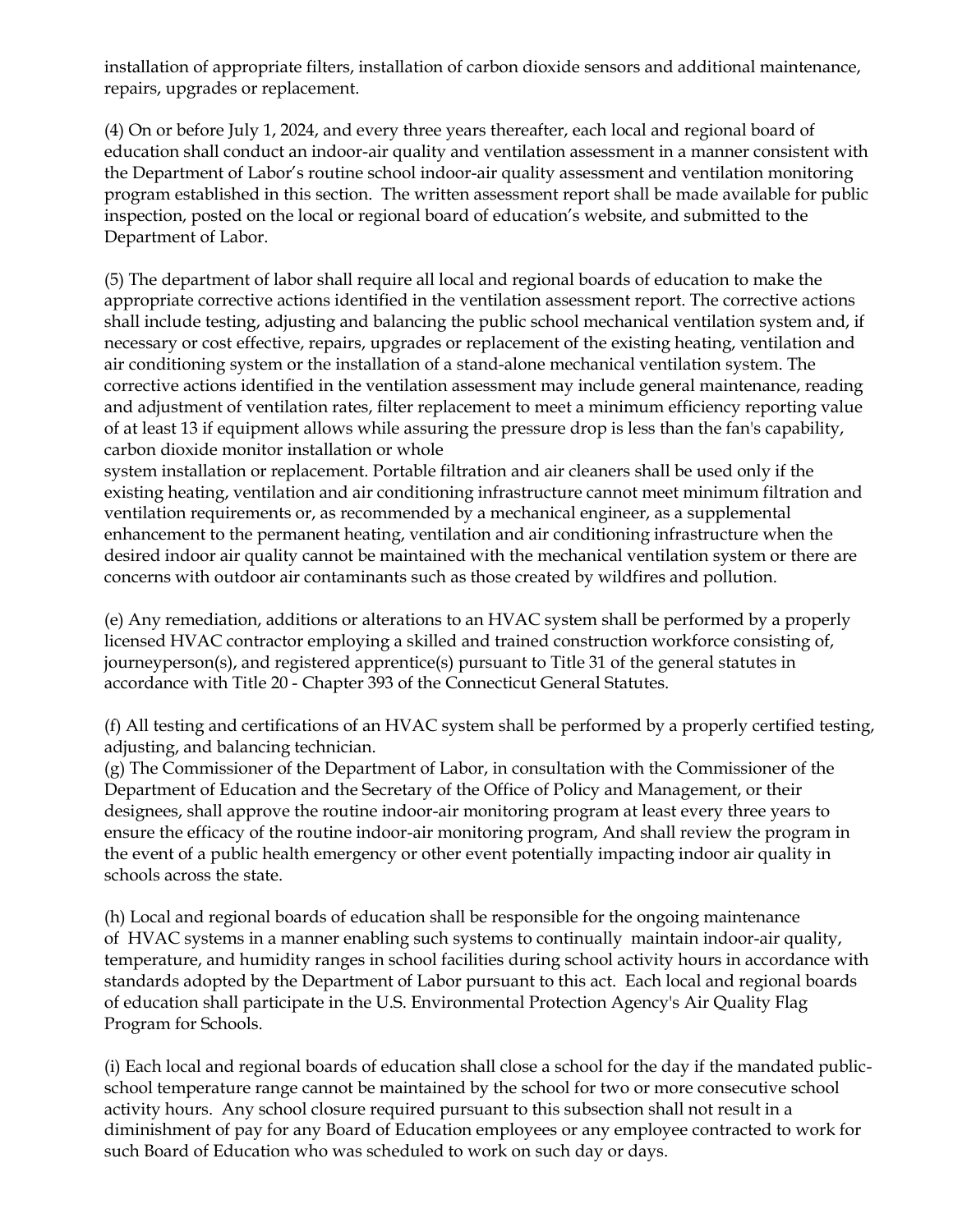(j) On or before June 30, 2026, and each year thereafter, each local and regional boards of education shall have in place, a heating, ventilation, and air conditioning system capable of being in full compliance with the temperature, humidity, and routine indoor-air monitoring program standards established pursuant to this act, and shall operate and maintain such system in accordance with such standards.

# **Sec. 3** (Effective upon passage) *Extending the State School Construction Bonding Program to Include HVAC.*

Subsection (b) of Section 10-283 of the general statutes is repealed and the following substituted thereof:

(b) (1) Notwithstanding the application date requirements of this section, at any time within the limit of available grant authorization and within the limit of appropriated funds, the Commissioner of Administrative Services, in consultation with the Commissioner of Education, may approve applications for grants and make payments for such grants, for any of the following reasons: (A) To assist school building projects to remedy damage from fire and catastrophe, (B) to correct safety, health and other code violations, (C) to replace roofs, including the replacement or installation of skylights as part of the roof replacement project, (D) to remedy a certified school indoor air quality emergency, (E) to install insulation for exterior walls and attics, (F) to purchase and install a limited use and limited access elevator, windows, photovoltaic panels, wind generation systems, building management systems, a public school administrative or service facility or portable classroom buildings, provided portable classroom building projects shall not create a new facility or cause an existing facility to be modified so that the portable buildings comprise a substantial percentage of the total facility area, as determined by the commissioner,  $[\text{er}](G)$  for school security projects, including, but not limited to, making improvements to existing school security infrastructure or installing new school security infrastructure, or for the installation, remediation, or replacement of HVAC systems necessary to continually maintain indoor-air quality, temperature, and humidity ranges in school facilities during school activity hours in accordance with standards adopted by the Department of Labor pursuant to Section 2 of this act.

## **Sec. 4** (NEW) (Effective upon passage) *Safe Harbor for Boards of Education with HVAC Improvements in Process*

(a) Any local or regional board of education, regional educational service center, or charter school, commencing a project to remediate, replace, or install an HVAC system shall be considered to be in compliance with the provisions of subsection (j) of section 2 of this act .

(b) Any local or regional board of education, or charter school, eligible for reimbursement for school construction projects pursuant to Chapter 173 of the general statutues that submits a completed application to remediate, replace, or install an HVAC system to continually maintain indoor-air quality, temperature, and humidity ranges in school facilities during school activity hours shall be considered to be in compliance with the provisions of subsection (j) of section 2 of this act.

# **Sec. 5 (NEW)** (Effective July 1, 2022) *Procedures for Indoor Air Quality Complaints in Public Schools.*

(a) Each superintendent for a local or regional board of education, regional educational service center, or charter school shall:

(1) designate an individual within each local and regional board of education to be responsible for receiving complaints of mold, evidence of pest infestation, hazardous odors or chemicals, and poor indoor-air quality, and reporting such complaints to the superintendent;